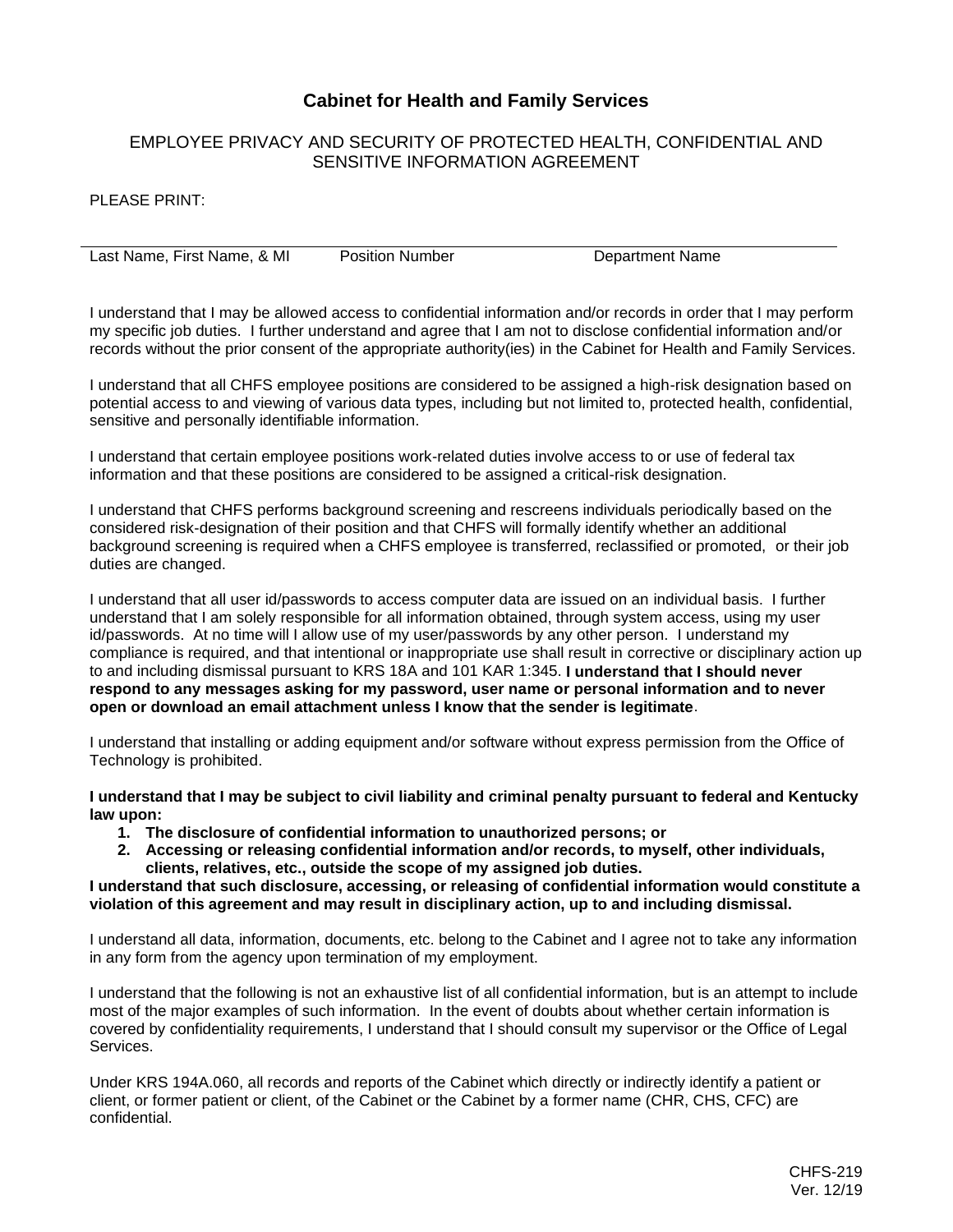Under KRS 209.140, all information regarding an adult protective service investigation is confidential.

Under KRS 216.530 all inspections of long-term care facilities shall be unannounced.

Under HIPAA, an individual's health care information must be used by the Cabinet and its employees and agents only for legitimate health purposes like treatment and payment. 45 C.F.R. § 160.101, and 160.103 et seq. and specifically §§ 164.500, 164.501, 164,502(a), 164.514 established standards for privacy of health information under the Health Insurance Portability and Accountability Act of 1996 (HIPAA). Health information that must be kept private and secure is called Protected Health Information (PHI). HIPAA establishes in Federal Law the basic principle that an individual's medical records belong to that individual and, with certain exceptions, cannot be used, released or disclosed without the explicit permission of that individual or their legal guardian. This includes disclosing PHI in even casual or informal conversation not related to a legitimate health purpose (like treatment or payment) at any time whether at work or not. HIPAA gives consumers of Cabinet programs and services the right to an explanation of their privacy rights, the right to see his/her medical records (with some exceptions), the right to request corrections to these records, the right to control the release of information from their records with some exceptions, and the right to documented explanations of disclosures by the Cabinet and by others who may have access to this information. Those who violate the rules laid down by HIPAA are subject to federal penalties. For non-criminal violations of the privacy standards, including disclosures made in error, there are civil monetary penalties of \$100 per violation up to \$25,000 per year, per standard. Criminal penalties are imposed for violations of the statute that are done knowingly (on purpose) up to \$50,000 and one year in prison for obtaining or disclosing protected health information; up to \$100,000 and up to five years in prison for obtaining or disclosing protected health information under "false pretenses;" and up to \$250,000 and up to 10 years in prison for obtaining protected health information with the intent to sell, transfer or use it for commercial advantage, personal gain or malicious harm.

Under KRS 214.420 and 214.625, all information in the possession of local health departments or the Cabinet concerning persons tested for, having, or suspected of having sexually transmitted diseases, or identified in an epidemiologic investigation for sexually transmitted diseases, is strictly confidential. A general authorization for the release of medical or other information is not sufficient to authorize release of this information. Breach of this confidentiality is considered a violation under KRS 214.990(6).

Under KRS 214.181, no test results relating to human immunodeficiency virus are to be disclosed to unauthorized persons.

Under KRS 222.271 and 42 C.F.R. part 2, treatment records of alcohol and drug abuse patients are confidential and a general authorization for release of this information is ineffective.

Under KRS 216.2927, raw data used by the Kentucky Health Policy Board are confidential. This includes data, data summaries, correspondence, or notes that could be used to identify an individual patient, member of the public, or employee of a health care provider.

Under KRS 202A.091, court records relating to hospitalization of the mentally ill are confidential. Violation of the confidentiality of these records is a Class B misdemeanor under KRS 202A.991.

Under KRS 202B.180, court records related to mental retardation admissions are confidential. Violation of the confidentiality of these records is a Class A misdemeanor under KRS 202B.990.

Under KRS 210.235, all records which directly or indirectly identify any patient, former patient, or person whose hospitalization has been sought are confidential.

Under KRS 211.902, the names of individuals are not to be disclosed in connection with lead poisoning records, except as determined necessary by the Cabinet Secretary.

Under KRS 211.670, lists maintained by hospitals, and all information collected and analyzed, relating to the Kentucky birth surveillance registry (concerning birth defects, stillbirths, and high risk conditions) are to be held confidential as to the identity of the patient. Violation of this confidentiality is a Class A misdemeanor under KRS 211.991.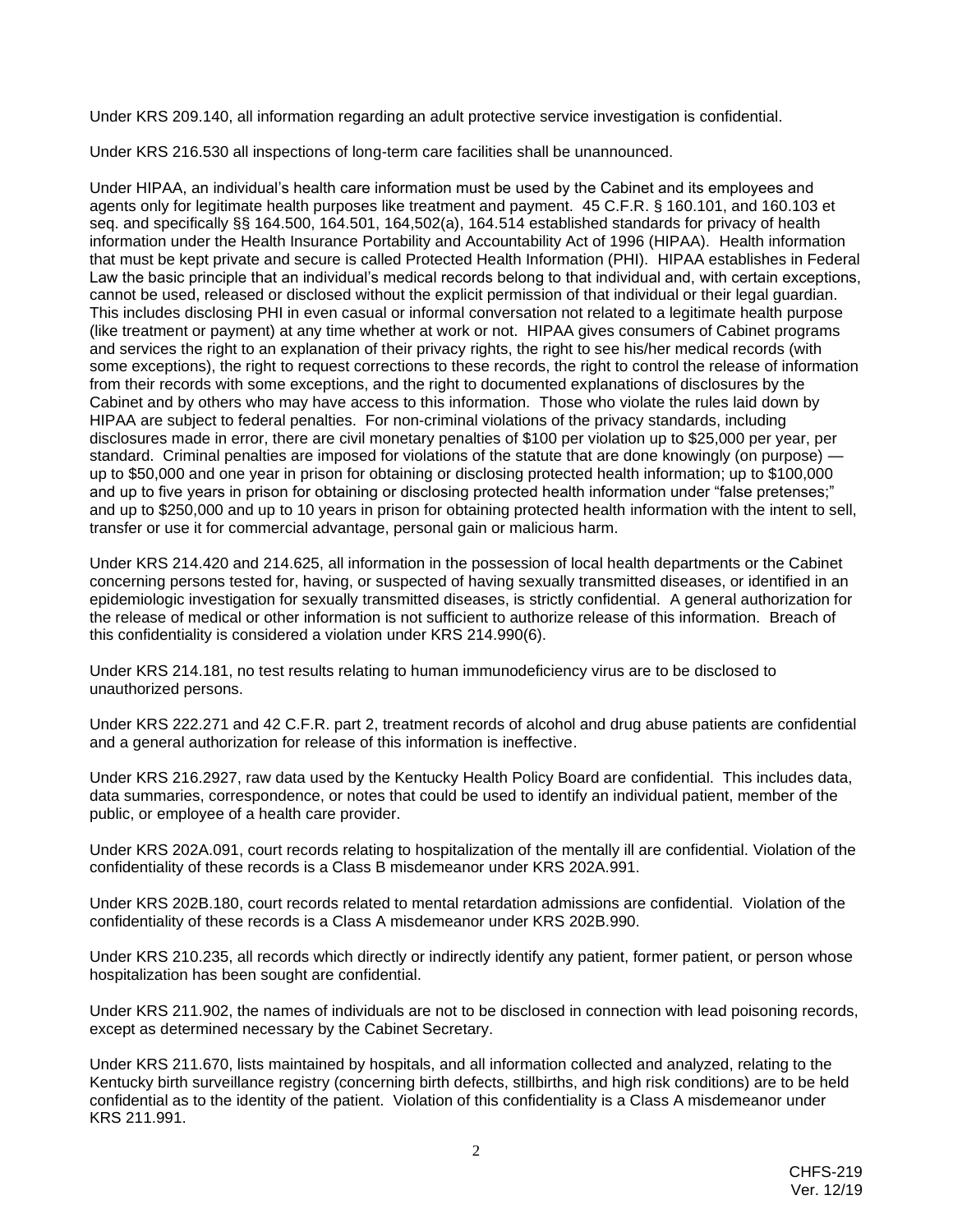Under KRS 213.131, unauthorized disclosure or inspection of vital records is unlawful. Violation of the confidentiality laws for vital statistics is a Class B misdemeanor under KRS 213.991.

Under KRS 199.570, all adoption files and records are confidential and are not open to any person or entity that does not meet the requirements of KRS 199.572, except upon order of the court which entered the judgment of adoption.

Under KRS 205.175, all public assistance communications, both written and oral, generated during the course of business are confidential and privileged. KRS 205.835 prohibits the unauthorized use of information by an employee.

Under KRS 205.730(6), except for allowable disclosures, all child support information related to the location of a parent is confidential.

Under KRS 205.735, all child support information supplied by an employer is confidential.

Under KRS 205.796, no employee or agent of the Commonwealth shall divulge confidential child support records unless the disclosure is authorized in a manner prescribed by KRS 205.715 to KRS 208.800.

Under KRS 205.8465(4), no employee of the state Medicaid Fraud Control Unit, the Office of the Attorney General, the Office of the Inspector General, or the Cabinet for Health and Family Services shall notify the alleged offender of the identity of the person who in good faith makes a report required or permitted by KRS 205.8451 to 205.8483, nor shall the employee notify the alleged offender that a report has been made alleging a violation of KRS 205.8451 to 205.8483 until such time as civil or criminal proceedings have been initiated or a formal investigation has been initiated. Any information or report concerning an alleged offender shall be considered confidential in accordance with the Kentucky Open Records Law, KRS 61.870 to 61.884.

Under KRS 434.853, accessing any computer or computerized information without authorization, or causing any such access without authorization, is a Class B misdemeanor. In addition, under the Computer Fraud and Abuse Act, 18 U.S.C. Section 1030 intentionally accessing a computer without authorization or exceeding authorized access and obtains information is a misdemeanor.

Under KRS 610.340, all juvenile court records are confidential and shall not be disclosed to unauthorized persons unless ordered by a court for good cause.

Under KRS 620.050, all child protective service investigative records are confidential and shall only be released in accordance with the provisions set forth in KRS 620.050.

Under KRS 625.045, any and all records in a voluntary termination action are confidential and shall only be open to inspection with a written order or as authorized by the provisions of KRS Chapter 199.

Under KRS 625.108, any and all records in an involuntary termination action are confidential and shall only be open to inspection with a written order or as authorized by the provisions of KRS Chapter 199.

Under 7 C.F.R. 272.1 (c), all Food Stamp records are confidential and may only be used or disclosed in accordance with the provision set forth in 7 C.F.R. 272.1 (c).

Confidentiality of family planning services is required by 42 C.F.R. § 59. Section 59.11 states: "All information as to personal facts and circumstances obtained by the project staff about individuals receiving services must be held confidential and may not be disclosed without the individual's consent, except as may be necessary to provide services to the patient or as required by law, with appropriate safeguards for confidentiality. Otherwise, information may be disclosed only in summary, statistical, or other form which does not identify particular individuals." The confidentiality rules applicable to all programs or projects supported in whole or in part by federal financial assistance, whether by grant or by contract, are found at 42 C.F.R. § 50.310, which states: "Information in the records or in the possession of programs or projects which is acquired in connection with the requirements of this subpart may not be disclosed in a form which permits the identification of an individual without the individual's consent, except as may be necessary for the health of the individual or as may be